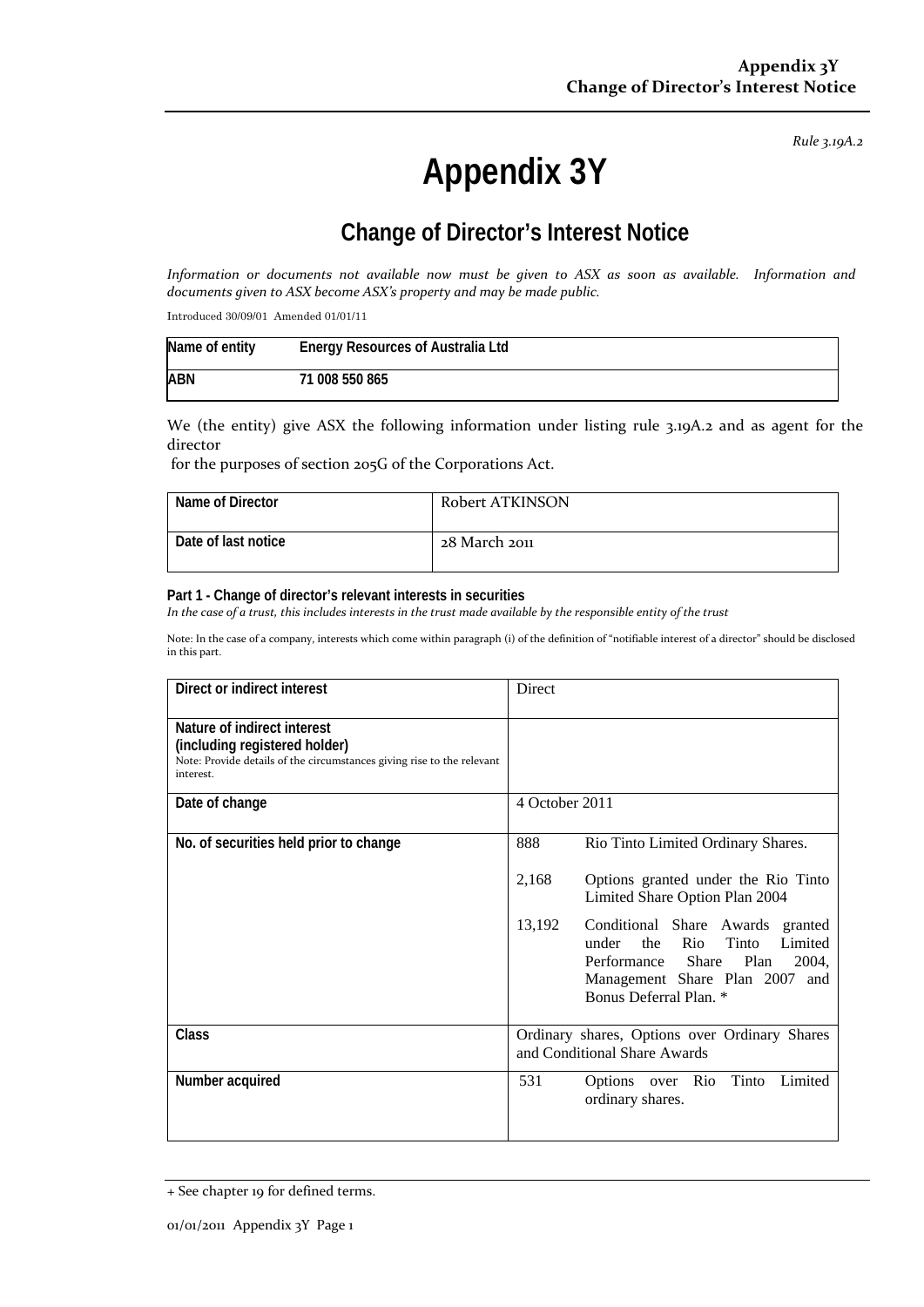| Number disposed                                                                                                                                                            | <b>Nil</b> |                                                                                                                                                                                         |
|----------------------------------------------------------------------------------------------------------------------------------------------------------------------------|------------|-----------------------------------------------------------------------------------------------------------------------------------------------------------------------------------------|
|                                                                                                                                                                            |            |                                                                                                                                                                                         |
|                                                                                                                                                                            |            |                                                                                                                                                                                         |
|                                                                                                                                                                            |            |                                                                                                                                                                                         |
| Value/Consideration<br>Note: If consideration is non-cash, provide details and estimated<br>valuation                                                                      |            | See "Nature of Change" below.                                                                                                                                                           |
| No. of securities held after change                                                                                                                                        | 888        | Rio Tinto Limited Ordinary Shares.                                                                                                                                                      |
|                                                                                                                                                                            | 2,699      | Options granted under the Rio Tinto<br>Limited Share Option Plan 2004 and<br>Share Savings Plan.                                                                                        |
|                                                                                                                                                                            | 13,192     | Conditional Share Awards granted<br>Rio<br>Tinto<br>Limited<br>under<br>the<br>Performance Share<br>Plan<br>2004,<br>Management Share Plan 2007<br>and<br><b>Bonus Deferral Plan.</b> * |
| Nature of change<br>Example: on-market trade, off-market trade, exercise of options,<br>issue of securities under dividend reinvestment plan, participation<br>in buy-back | 531        | Options granted in accordance with the<br>rules of the Rio Tinto Limited Share<br>Savings Plan. The exercise price per<br>option is \$55.62.                                            |

\* In addition, in accordance with the rules of the Bonus Deferral Plan and Management Share Plan upon vesting Mr Atkinson may receive additional Rio Tinto Limited ordinary shares in lieu of dividends that would have been paid to him in the period from grant on the base number of shares the subject of the Conditional Share Award that vest.

### **Part 2 – Change of director's interests in contracts**

Note: In the case of a company, interests which come within paragraph (ii) of the definition of "notifiable interest of a director" should be disclosed in this part.

| Detail of contract                                                                                                                                                          | N/A |
|-----------------------------------------------------------------------------------------------------------------------------------------------------------------------------|-----|
| Nature of interest                                                                                                                                                          | N/A |
| Name of registered holder<br>(if issued securities)                                                                                                                         | N/A |
| Date of change                                                                                                                                                              | N/A |
| No. and class of securities to which interest<br>related prior to change<br>Note: Details are only required for a contract in relation to which<br>the interest has changed | N/A |
| Interest acquired                                                                                                                                                           | N/A |

<sup>+</sup> See chapter 19 for defined terms.